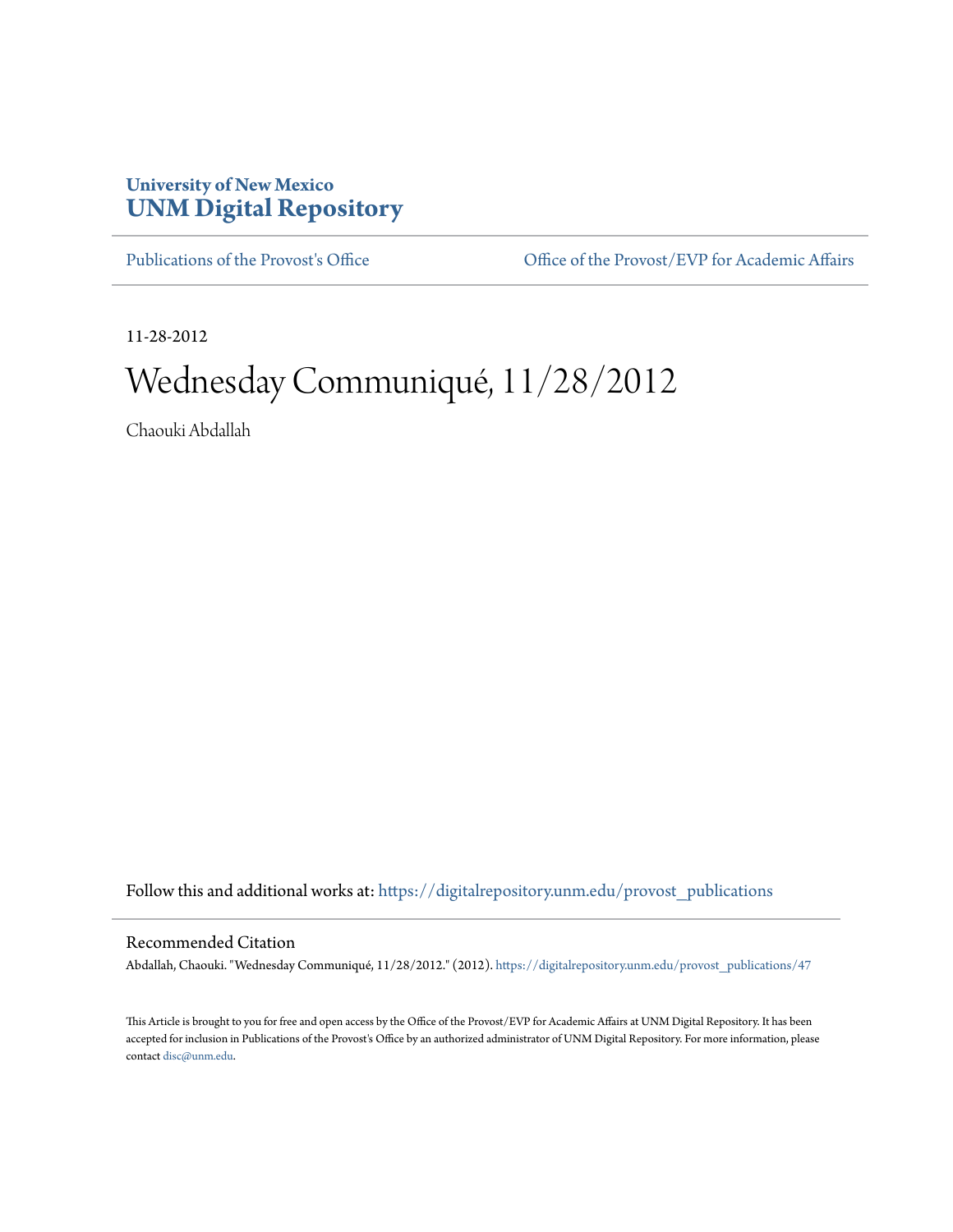

### *WEDNESDAY COMMUNIQUÉ*

#### **November 28, 2012**

**Completing College: A National View of Student Attainment Rates.** The six-year and to a lesser extent the fouryear graduation rates have been the standard for measuring student attainment and the performance of universities. The highest graduation rate for a public research institution is that of the University of Virginia, which in 2011 stood at 93.8 percent (UNM's is 45.1%). Recent research has attempted to modify this specific metric to account for changes in the type of students (part-time vs. full-time, transfer students, etc.). The report, which can be found at http://www.studentclearinghouse.info/signature/4/NSC\_Signature\_Report\_4.pdf, provides a variety of approaches to account for such changes including: "1) Student completion anywhere, beyond institutional boundaries, across state lines, and over time; 2) Persistence anywhere, not just at the starting institution, for those who have not yet completed but are still pursuing a degree; 3) College outcomes broken out by student age at first entry and enrollment intensity, thus addressing questions about the role of students' varied postsecondary pathways in progress toward national completion goals; and 4) Enrollment intensity based on the enrollment status in all terms of enrollment, and not just the first term."

**What Should Be Counted?** Graduation rates are but one measure of an institution's effectiveness and productivity. A report by a National Academies panel was given the difficult task "to identify an analytically well-defined concept of productivity for higher education and to recommend practical guidelines for its measurement." The panel immediately recognized the difficulty of its task, and noted that "improving and implementing productivity metrics begins with recognition of their role in the broader performance assessment picture: 1) Productivity should be a central part of the higher education conversation. 2) Conversations about the sector's performance will lack coherence in the absence of a well-vetted and agreed-upon set of metrics, among which productivity is essential. 3) Quality should always be a core part of productivity conversations, even when it cannot be fully captured by the metrics. 4) The inevitable presence of difficult-to-quantify elements in a measure should not be used as an excuse to ignore those elements." The resulting 2012 National Academies Press report, *Improving Measurement of Productivity in Higher Education*, may be found here: http://click.newsletters.nas.edu/ ?qs=630e45d6cc541f634033f288099d132600803bae07588afd525b999ad30f81a4171a93634a0a2e1c.

**UNM Budget and Costs:** It is that time of the year again when the various UNM committees, as well as the Board of Regents, start formulating the UNM budget. In order to familiarize yourself with some of the larger expenditures, please see the 2012-2013 Introduction & Recap of Budget Summit presentations at http://www.unm.edu/~budget/ guidelines/. For more information on Responsibility Center Management (RCM) and Performance Based Budgeting (PBB), please go to the FY 2013/2014 Budget Development webpage: http://www.unm.edu/~budget/ FY14%20Budget%20Development/.

**Blackawton Bees:** Can kids conduct high quality research? I was intrigued by the story in the Ted Talk, found at http://blog.ted.com/2012/06/26/science-is-play-beau-lotto-and-amy-otoole-at-tedglobal-2012/, about kids' curiosity and their ability to pose relevant research questions. I have since learned of the related Blackawton Bees project, found here: http://www.lottolab.org/articles/blackawtonbees.asp. I also found the resulting paper intriguing and inspiring: http://rsbl.royalsocietypublishing.org/content/7/2/168.

**Deans:** It is my pleasure to announce that, following positive feedback by the A&S faculty, chairs, and directors, Mark Peceny will continue in his role as dean of the college of Arts & Sciences until May 2016. In addition, and following a competitive internal search, Professor Julie Coonrod of the Civil Engineering department has accepted my offer to be the dean of the Office of Graduate Studies starting in January 2013. Professor Coonrod will take over from Dr. Gary Harrison, who has led OGS for the last year and a half and will stay in the position through the end of the calendar year.